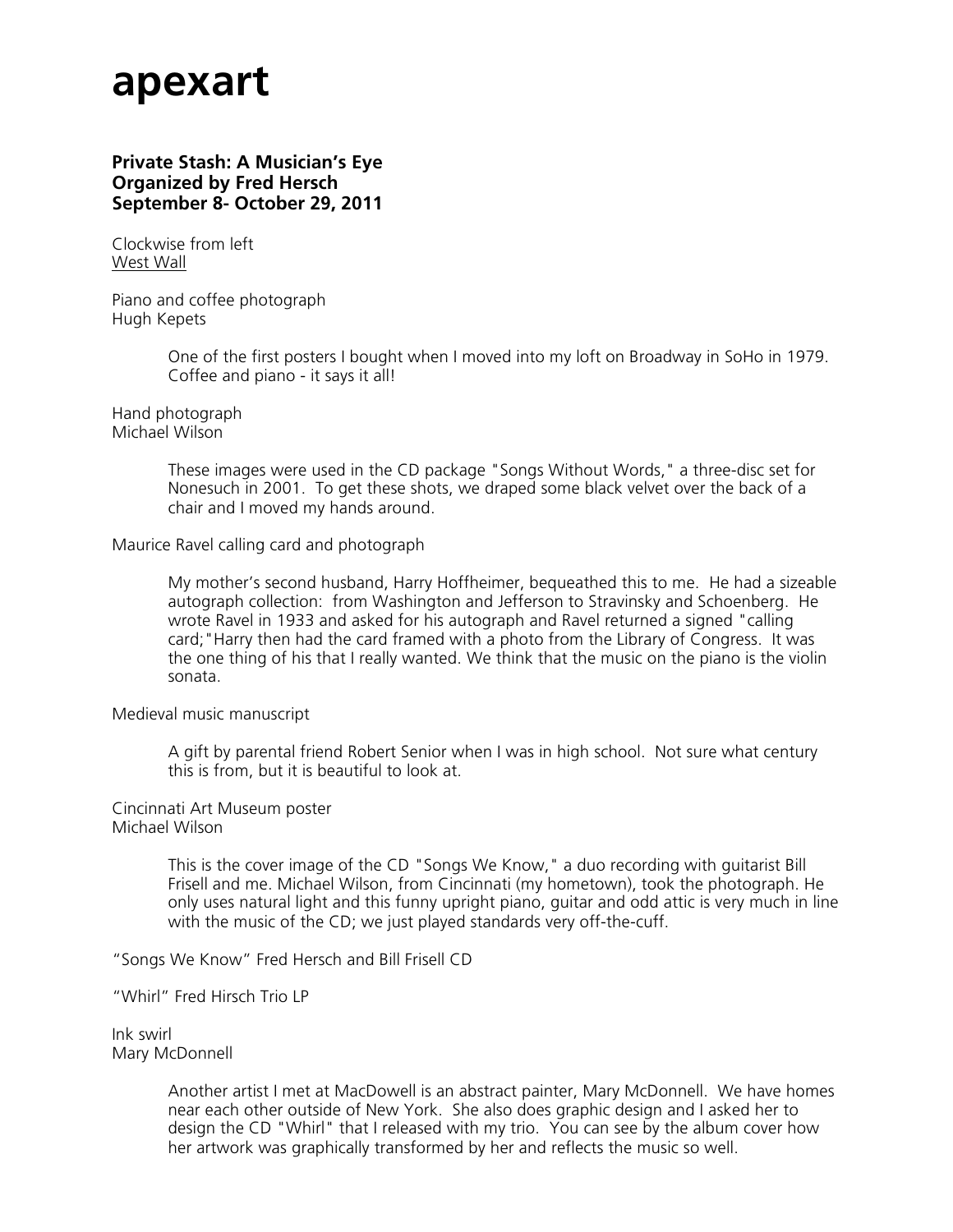### Items on top of piano

### Piano with cat lady and bird lady

This I also saw in Santa Fe and it was one of those "I have got to have this!" reactions. Not sure if the artist had ever seen a real piano...

### Boxing fish on wheels

Another very odd fish-related item (note the boxing gloves as on the boxing mola).

### Bakelite radio

From the 1950s, a gift from my longtime audio engineer Michael MacDonald. Great design and the black and white colors are appropriate for a pianist.

# Paintbrush

Paintbrush used by Marianne Kolb

# Swami sculpture

A gift from painter Marianne Kolb when she went to India several years back. The horn is removable.

# Toy Piano (on floor)

I bought this at a yard sale in Pennsylvania - it works.

### North wall

Walt Whitman Marianne Kolb

> You may notice that this painting is done over a photocopied piece of my music manuscript for "Leaves of Grass," my 2005 setting of Whitman's poetry.

### Varnished painting Marianne Kolb

Marianne was another person I met at The MacDowell Colony in 2000. The more we got to know about each other and how we worked, we realized we had much in common in our art. She uses a liquid watercolor paint that she "moves" around the canvas until a figure emerges. I often improvise at the piano until something comes to me, so we share almost the same composition method.

### Calcutta photo Rosalind Solomon

I met Rosalind at The MacDowell Colony around 2007 and we have since become friends in NYC. She is one of the master photographers of the 20th and 21st centuries and continues to make amazing work. When my partner Scott and I built our second house in the Pennsylvania woods, he bought me this print and it now sits in our entryway as a welcome to our home. We love the energy, the depth, the happiness of all the children, and the somewhat bizarre puppet figures. It makes us feel good every time we walk by it.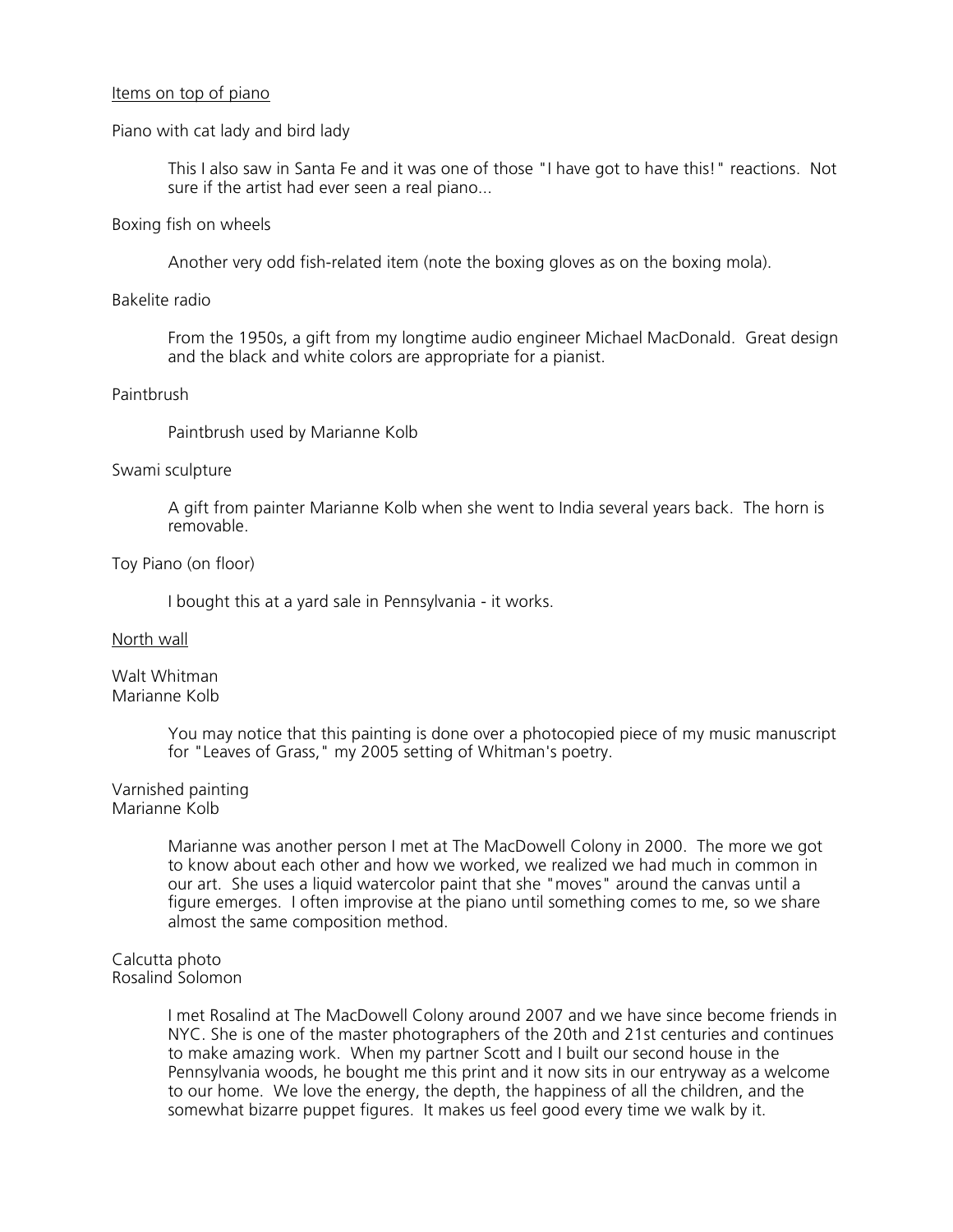I am not sure if Rebecca (another MacDowell friend) intended this to be a fish, but she was going to use this as a background for an ink drawing when I asked if I could buy it from her. She stands above the paper and slowly drops diluted ink, drop by drop, until she gets the shape she wants; the paper absorbs the water in the ink and becomes threedimensional.

Two Paper Maiché/Fiberglass Fish Lamps Linda Fisher

> The red one was a Valentine's Day gift from my partner Scott several years ago. (Our friends Steven and Judy Gluckstern have a "school" of them that have always admired.) The white one was custom-made using my hand-written scores of tunes that have animal themes: "Black Dog Pays a Visit," "Cat's Paws," "Miss B." (written for Scott's nowdeceased Rottweiler Barkley) and "The Sad Bird."

#### Fish Also Swimming Madeleine Gekiere

I met Madeleine in the early 2000's at The Banff Centre in Western Canada—her studio was next to mine. She has been making work since the 1950s and is now well into her 80s. This drawing was a gift to my partner Scott and me and we chose it from among many of her works in many media. Besides the fish aspect (an obsession of mine), the drawing has humor and a great freedom of personal expression.

### Two framed molas

The fish are in an unusual brown color for a mola and the design is wonderful. A child made the fish and it looks very happy.

Fish print artist unknown, from a French historie naturale (hand painted)

Bought at a bookstall in Paris on the Seine during a tour in the mid-1980s.

# Pencil drawing

Alexandra Rozenman

Alexandra was another MacDowell colony fellow from whom I bought a few small pieces. Great images with somewhat primitive and magical realism. The man in the pencil drawing reminds me of myself, and the fish is a bonus...

Small framed print artist unknown

> Bought on West Broadway around 1980 when you could still fine decent, cheap art on the streets of SoHo.

Six wooden animals: lion, dog, bulldog, cat with kittens, prairie dog, and crow Miguel Rodriguez

When I first saw the bulldog in a shop in Santa Fe, I knew I had to have him. He, for me, represents "essence of dog." All of his animals have such personality and such humor—the crow with the ring in its beak, the color of the big dog, and the completely crazed look of the lion. Miguel was in the courtyard of the gallery, carving more animals (mostly with a